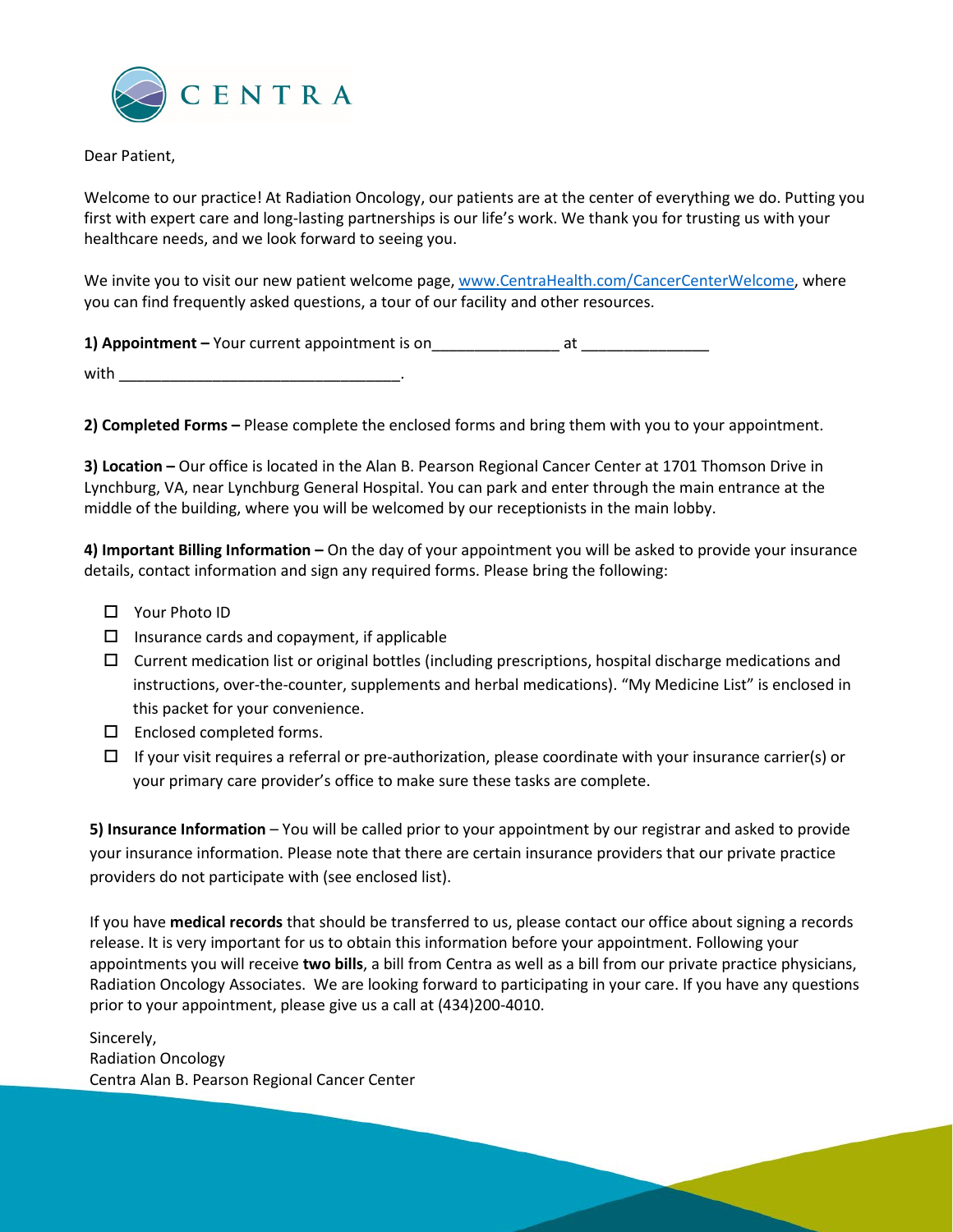

# Insurance Providers that Radiation Oncology Associates participate with:

Medicare (all Advantage Plans)

Medicaid

VA Premier-Medicaid Only

Optima-HMO

Optima Medicaid

Anthem (BCBS)

**Cigna** 

Aetna Better Health (Medicaid)

BWXT- Energy Employees Occupational Insurance

PACE (A Program of All-inclusive Care for the Elderly)

Piedmont Community Health Plan (PCHP)

United Healthcare

Humana

Please contact our office prior to your appointment if your insurance provider is not one of these listed. Also, if your insurance changes at any point while you are a patient with us, please provide us with your new insurance information as soon as you have this information.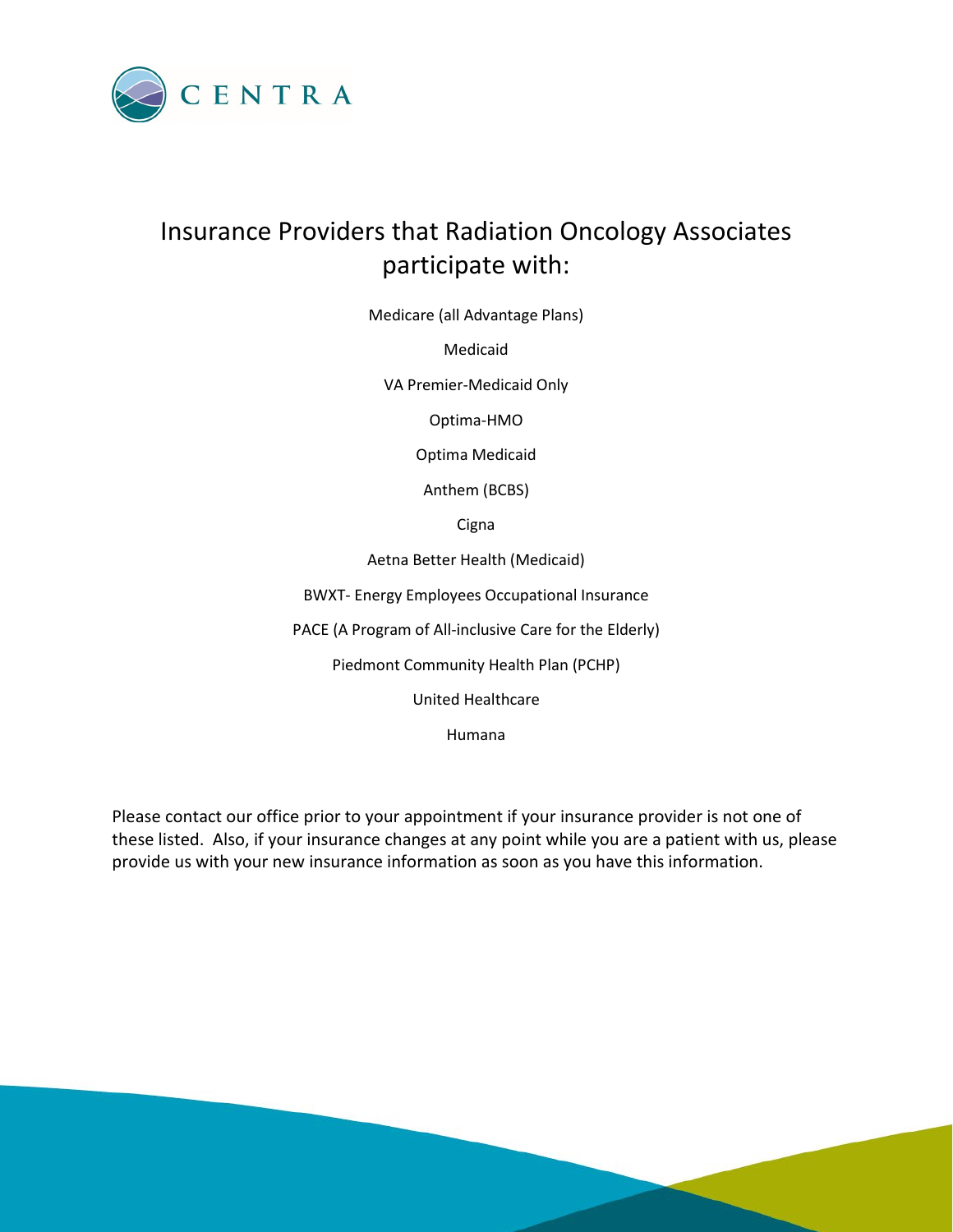### **Sharing Medical Information**

### **Sharing medical information with others for their involvement in your health care treatment or payment.**

Shared Information: Please list below the person(s) with whom we may share your medical information. By listing any person(s) below in the chart, you agree that Centra may release your medical information that is directly relevant to your health care or payment. Centra is entitled to rely on the representation of any person you list that the medical information being requested is relevant to his/ her involvement in your health care or payment for health care. If the below chart is left blank, Centra will not share your medical information by virtue of this form.

| <b>Name</b> | <b>Relationship</b> | <b>Telephone</b> | <b>CMG/ Centra Locations</b>                     |
|-------------|---------------------|------------------|--------------------------------------------------|
|             |                     |                  | All Locations<br>or<br>Specific Location:        |
|             |                     |                  | All Locations<br><b>or</b><br>Specific Location: |
|             |                     |                  | All Locations<br><b>or</b><br>Specific Location: |
|             |                     |                  | All Locations<br>or<br>Specific Location:        |
|             |                     |                  | All Locations<br>or<br>Specific Location:        |
|             |                     |                  | All Locations<br>or<br>Specific Location:        |
|             |                     |                  | All Locations<br><b>or</b><br>Specific Location: |

| Signature                  |                          |                              | Date/Time                      |
|----------------------------|--------------------------|------------------------------|--------------------------------|
| □ Parent or Legal Guardian | $\Box$ Power of Attorney | $\Box$ Next of Kin/ Deceased | $\Box$ Administrator of Estate |

**Patient Label**

Place Patient Label Here

Sharing Medical Information Centra# 999-5961<br>REV 04/04/19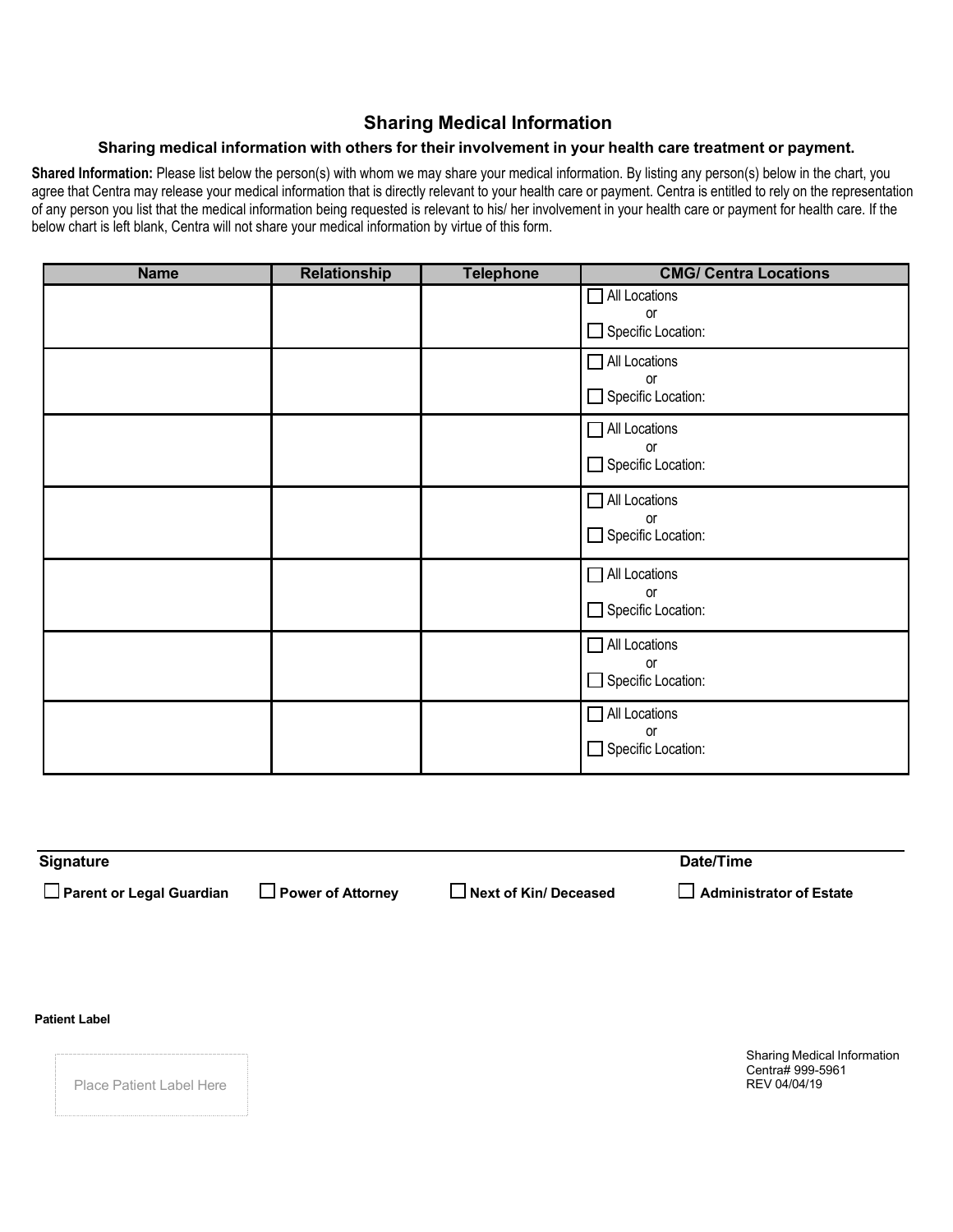

Name: Date of Birth: \_

# **My Medicine List**

| What I'm Using<br>(Name of the medicine -<br>generic and brand name) | What it<br><b>Looks Like</b><br>(Color, shape,<br>size, markings,<br>etc.) | <b>How Much</b><br>(Dosage,<br>amount, etc.) | <b>How to Use</b><br>&<br>When to<br><b>Use</b> | Start/<br><b>Stop</b><br><b>Dates</b> | Why I'm Using<br>(Notes about my<br>medicine)                                                                       | <b>Who Told</b><br>Me to Use It<br>(Who Prescribed<br>This Medicine) |
|----------------------------------------------------------------------|----------------------------------------------------------------------------|----------------------------------------------|-------------------------------------------------|---------------------------------------|---------------------------------------------------------------------------------------------------------------------|----------------------------------------------------------------------|
|                                                                      |                                                                            |                                              |                                                 |                                       | Enter ALL prescription (Rx) medicine (including samples), over the counter (OTC) medicines and supplements/vitamins |                                                                      |
|                                                                      |                                                                            |                                              |                                                 |                                       |                                                                                                                     |                                                                      |
|                                                                      |                                                                            |                                              |                                                 |                                       |                                                                                                                     |                                                                      |
|                                                                      |                                                                            |                                              |                                                 |                                       |                                                                                                                     |                                                                      |
|                                                                      |                                                                            |                                              |                                                 |                                       |                                                                                                                     |                                                                      |
|                                                                      |                                                                            |                                              |                                                 |                                       |                                                                                                                     |                                                                      |
|                                                                      |                                                                            |                                              |                                                 |                                       |                                                                                                                     |                                                                      |
|                                                                      |                                                                            |                                              |                                                 |                                       |                                                                                                                     |                                                                      |

# **Bring this list with you to EVERY visit. Keep it up to date with all new medicines.**

**Bring to all other doctor visits, and drug store. Write down all new medications or dose changes.**

*Be sure to carry the list with you at all times in case of an emergency.*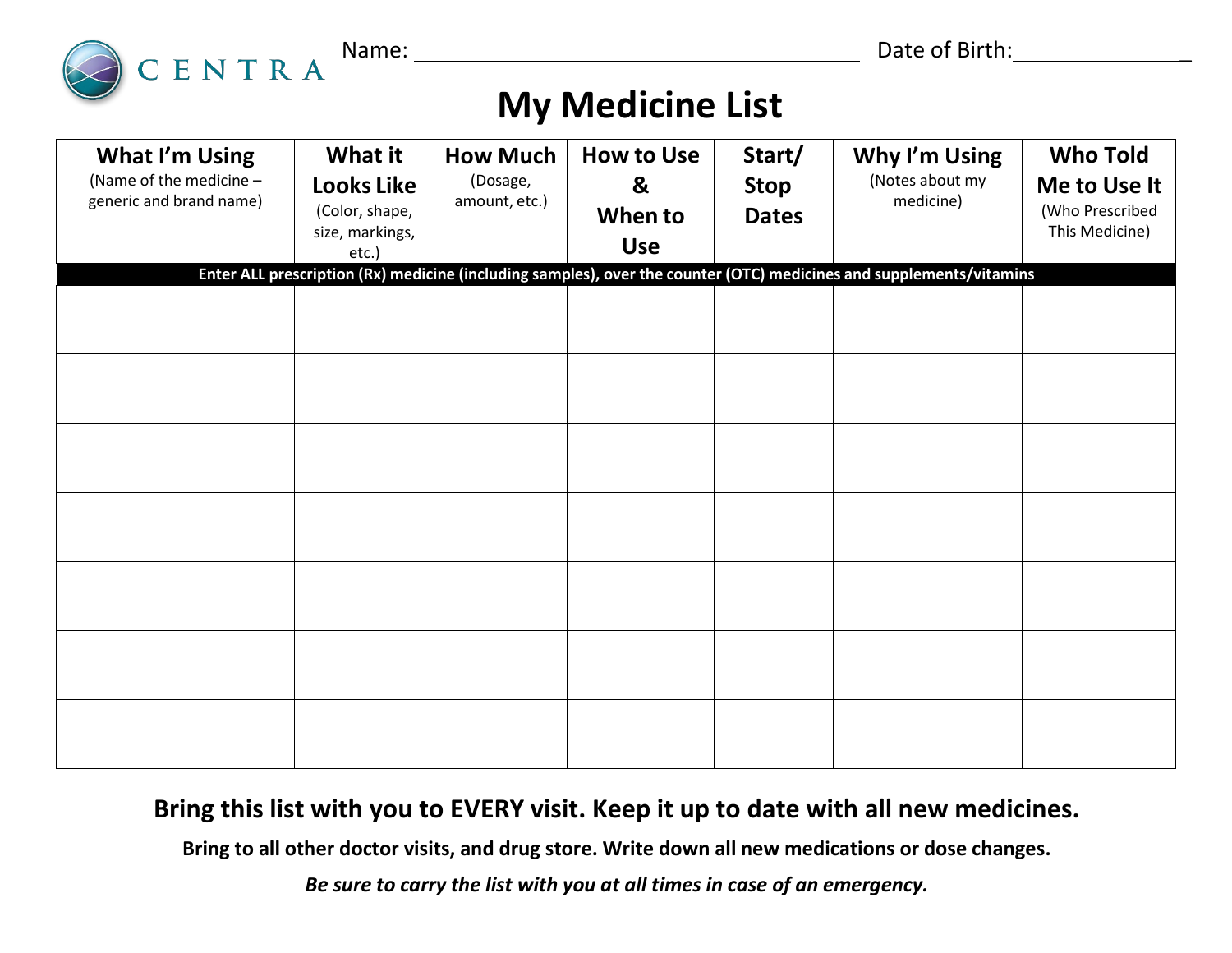

CENTRA

Alan B. Pearson **Regional Cancer Center** 

| First please circle the number (0- |
|------------------------------------|
| 10) that best describes how much   |
| distress you have been             |
| experiencing in the past week      |
| including today.                   |
|                                    |

Second, please indicate if any of the following has been a problem for you in the past week including today. Be sure to check YES or NO for each.

| Extreme distress | 10                      |
|------------------|-------------------------|
|                  | 9                       |
|                  | - 8                     |
|                  | 7                       |
|                  | 6                       |
|                  | 5                       |
|                  | 4                       |
|                  | 3                       |
|                  | $\overline{\mathbf{2}}$ |
|                  | 1                       |
| No distress      | 0                       |
|                  |                         |

| <b>YES</b> | NO | <b>Practical Problems</b> |
|------------|----|---------------------------|
|            |    | Child Care                |
|            |    | Food                      |
|            |    | Housing                   |
|            |    | Insurance/Financial       |
|            |    | Transportation            |
|            |    | Work/School               |
|            |    | Treatment decisions       |

| <b>YES</b> | N <sub>O</sub> | <b>Family Problems</b> |
|------------|----------------|------------------------|
|            |                | Dealing with           |
|            |                | children               |
|            |                | Dealing with partner   |
|            |                | Ability to have        |
|            |                | children               |
|            |                | Family health issues   |

| <b>YES</b> | NO | <b>Emotional</b><br><b>Problems</b> |
|------------|----|-------------------------------------|
|            |    | Depression                          |
|            |    | Fears                               |
|            |    | <b>Nervousness</b>                  |
|            |    | Sadness                             |
|            |    | Worry                               |
|            |    | Loss of interest in                 |
|            |    | usual activities                    |

|  | Spiritual/religious |
|--|---------------------|
|  | concerns            |

**Name: \_\_\_\_\_\_\_\_\_\_\_\_\_\_\_\_\_\_\_\_\_\_\_\_** 

**Date of Birth: \_\_\_\_\_\_\_\_\_\_\_\_\_\_\_\_\_\_** 

**We want this to be an accurate rating of how you are feeling the day of your appointment. Please fill out the morning of your appointment!** 

| <b>YES</b> | NO | <b>Physical Problem</b> |
|------------|----|-------------------------|
|            |    | Appearance              |
|            |    | Bathing/dressing        |
|            |    | <b>Breathing</b>        |
|            |    | Changes in urination    |
|            |    | Constipation            |
|            |    | Diarrhea                |
|            |    | Eating                  |
|            |    | Fatigue                 |
|            |    | Feeling Swollen         |
|            |    | Fevers                  |
|            |    | Getting around          |
|            |    | Indigestion             |
|            |    | Memory/concentration    |
|            |    | Mouth sores             |
|            |    | Nausea                  |
|            |    | Nose dry/congested      |
|            |    | Pain                    |
|            |    | Sexual                  |
|            |    | Skin dry/itchy          |
|            |    | Sleep                   |
|            |    | <b>Substance Abuse</b>  |
|            |    | Tingling in hands/feet  |

**\_\_\_\_\_\_\_\_\_\_\_\_\_\_\_\_\_\_\_\_\_\_\_\_\_\_\_\_ \_\_\_\_\_\_\_\_\_\_\_\_\_\_\_\_\_\_\_\_\_\_\_\_\_\_\_\_**

### **Other Problems:**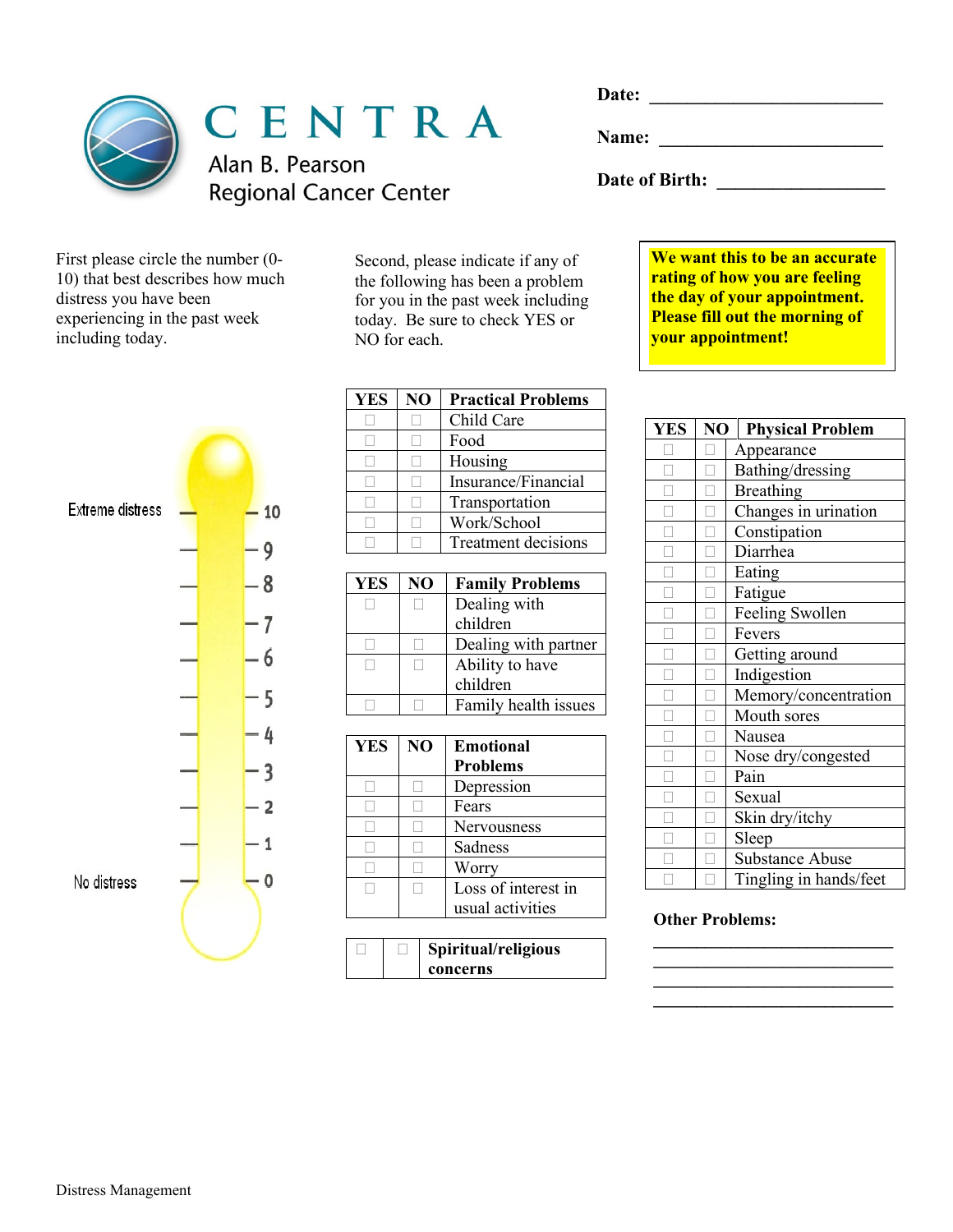

**Depression/Emotional Problems Screening**

**Over the past two weeks have you experienced:** Little interest or pleasure in doing things **Yes** No **Feeling down, depressed, or hopeless Yes\_\_\_\_\_ No\_\_\_\_\_ Thoughts of harming yourself or others Yes\_\_\_\_\_ No\_\_\_\_\_**

| Date: |  |  |  |  |  |
|-------|--|--|--|--|--|
|       |  |  |  |  |  |

**Name:**  $\blacksquare$ 

**Date of Birth: \_\_\_\_\_\_\_\_\_\_\_\_\_\_\_\_\_**

**Which statement below describes your energy level? Choose one.**

- **Fully able to carry on all pre-disease activities without restriction**
- **No physically strenuous activity, but ambulatory and able to carry out light house or office work.**
- **Ambulatory, capable self-care, unable to perform any work activities (50% or more of the day)**
- **Capable of limited self-care, confined to a bed or wheelchair (More than 50% of waking hours)**

### **Please mark current problems below:**

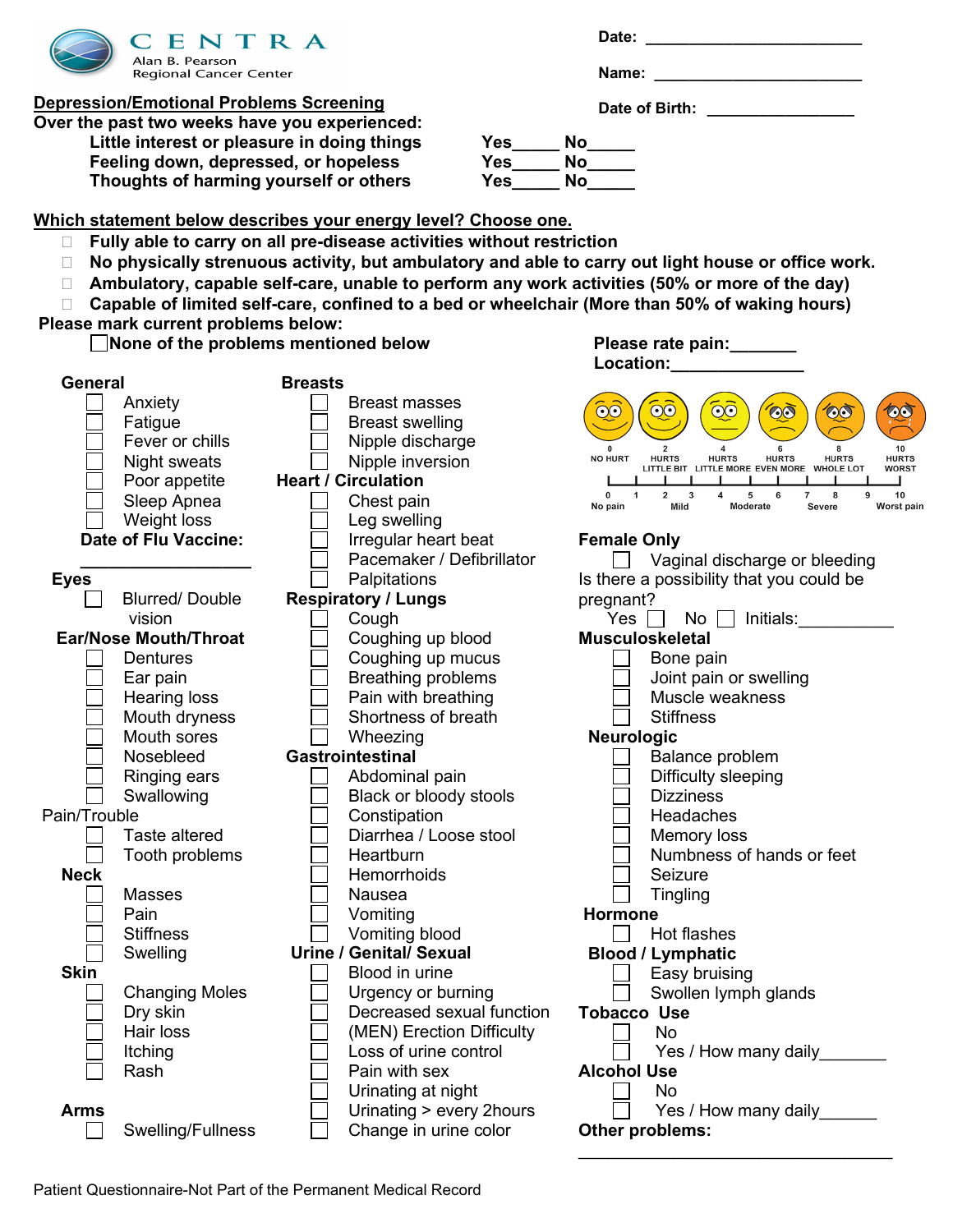# **Centra Financial Assistance Application**

Dear Patient,

Enclosed is a financial assistance application for you to review. If you choose to complete, please follow the instructions below to avoid any processing delays.

- We will need supporting documents to process the application. Please also include the following:
	- o Current Social Security Award Letter
		- **For patient and spouse**
	- o Proof of income for any wages other than social security
		- If no social security, please submit the most recent tax return
	- o Copy of the most recent bank statement
		- **ALL PAGES** 
			- EX. If page 1 states "page 1 of 6", all 6 pages will be required even if they are blank
- Once complete, return the application to our office
	- o Fax: 434-200-6278 Attn: Krystle
	- o Email: [PCCPatientSupport@centrahealth.com](mailto:PCCPatientSupport@centrahealth.com)
	- o Mail: 1701 Thomson Drive

Attn: Krystle Overstreet Lynchburg, VA 24501

### **Feel free to call our office if you have any questions, 434-200-1422.**

**Thank you,**

**Krystle Overstreet** 

**Financial Navigation**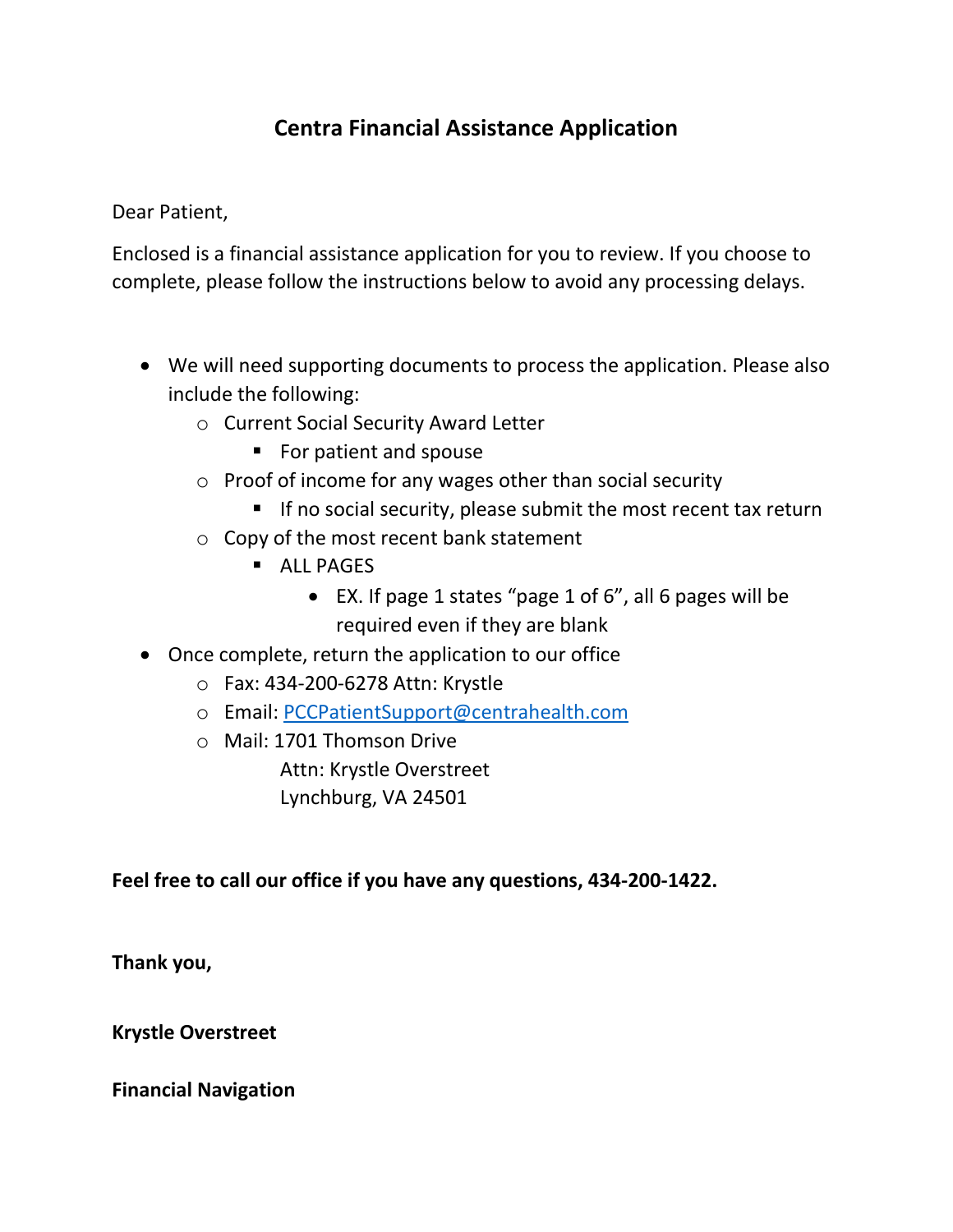

Dear Valued Patient:

If you are in need, Centra wants to help you with understanding your bill. For those who may not have health insurance or other ways to pay for their care, we offer several options for assistance. Because we promise to care for our community, our programs provide assistance for those who meet certain financial levels.

Patients who have income at or below 133% of the federal poverty level may qualify for full assistance. Patients with income between 200% and 400% may qualify for discounts based on the amount owed.

If you have questions call 434-200-3777 to speak with a customer service staff member. You may also complete Centra's Financial Application and mail it to the business office.

**STEP 1:** Complete patient information. Please fill out all information concerning the patient completely.

**STEP 2:** Fill out income and asset information. This includes income from your employer, social service aid (food stamps, ADC), government aid (social security, VA benefits), and all other income. If any child is 18 years or older, a separate form is required. **STEP 3:** Fill out monthly expenses. This includes mortgage payment, rent, utilities, loans, medical, or other expenses.

Please determine which types of documentation below may apply to your situation: (Send copies only. Originals will not be returned).

- **• PAY CHECK STUBS:** If you are employed, you must provide one month's worth of your pay check stubs, not more than three months old. If your stubs are not available, you need to provide a letter from your employer stating one month's salary.
- **• UNEMPLOYMENT:** Forms verifying weekly benefits.
- **• SELF EMPLOYED:** Provide your current year Federal Income Tax return, including all schedules.
- **• OTHER RESOURCES:** Retirement benefits, General Relief check, ADC check, trust fund allotments, child support check and alimony.
- **• GOVERNMENT BENEFITS:** Letter confirming or denying Social Security, SSI, VA or other government benefits, copy of check(s) or bank statement showing automatic deposit.
- **• SOCIAL SERVICES:** Approval, denial, or pending status from your local department of social services. Any letters confirming receipt of housing and/or food stamps monthly benefit amount.
- **• BANK STATEMENTS:** Most recent savings and/or checking account statement(s) from the bank or credit union.
- **• SICK LEAVE:** Statement from doctor stating dates you are unable to work. Statement from employer indicating paid sick leave or if you are on leave without pay, year to date gross and hire date.
- **• LETTER OF SUPPORT:** Letter verifying support from family or friends (when no income is reported or not enough to show support)
- **• STUDENTS:** Scholarship, loan, workstudy, stipend, tuition, or grant award amounts.

#### **STEP 1: COMPLETE INFORMATION BELOW:**

| Patient Name:     | Soc Sec #:  |                   |
|-------------------|-------------|-------------------|
| Address:          | Birth Date: |                   |
| City, State, Zip: | Phone #:    | Medical Record #: |

STEP 2: FILL OUT INCOME / ASSET INFORMATION \*If there is no reported income, explain your means of financial support. *Who is head of household? This is the member of the family who provides food and shelter for the applicant. The applicant may be the head of the household. A nonfamily member should not be listed in the family section.*

| Family Members - include self and<br>claimed dependents in household | Age   Relation to head of<br>household | <b>Gross monthly</b><br>income (pretax) | <b>Employer Name</b> | <b>Employer Phone#</b> |
|----------------------------------------------------------------------|----------------------------------------|-----------------------------------------|----------------------|------------------------|
|                                                                      |                                        |                                         |                      |                        |
|                                                                      |                                        |                                         |                      |                        |
|                                                                      |                                        |                                         |                      |                        |
|                                                                      |                                        |                                         |                      |                        |

**If patient or head of household is unemployed, please provide the date employment was terminated:**

**Patient Label**

CORL

PLEASE MAIL COMPLETED FORM TO: Attention: Customer Service Centra Patient Accounting Services PO Box 2496 Lynchburg, Virginia 24505-2496

Application For Financial Assistance Centra #999-3427 REV 03/29/17 Page 1 of 2